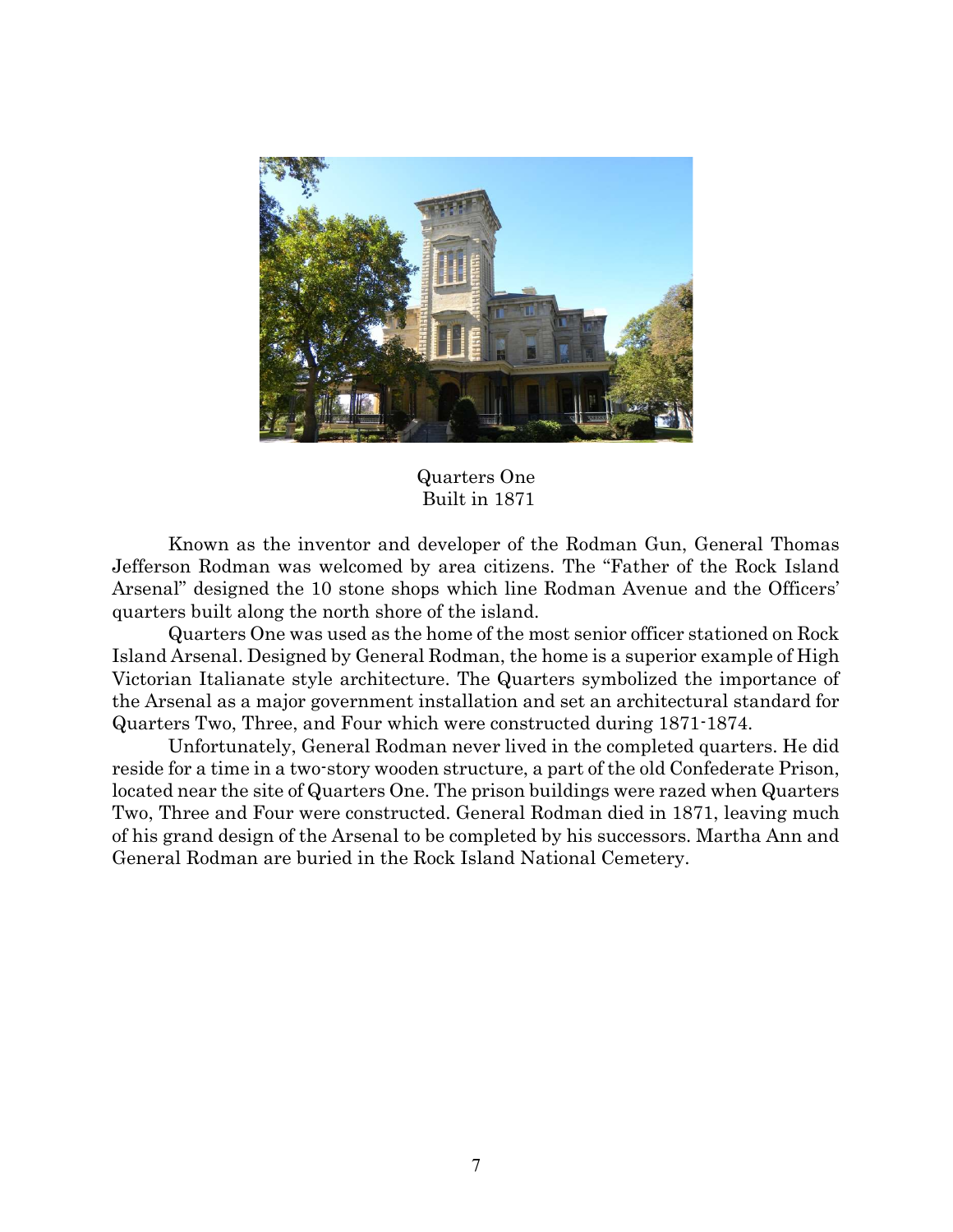Next to the White House, Quarters One was the second largest single-family government residence with 51 rooms and approximately 20,000 square feet. The shingled gabled, hipped roof with flat deck and skylights, plus its tall, square observation tower are prominent architectural features. The main block and wings are three stories tall; the tower is four stories, with an extremely tall third story. It has 10 fireplaces with four on the first floor and six on the second floor.

The north porches facing the Mississippi River are spectacular features. Many eagles can be seen perched on the trees during the winter and early spring months. A full porch extends across the main entrance of the quarters. Cut limestone piers support elaborate, cast-iron columns typically grouped in pairs or in sets of three at corner piers. Between the column bases are ornate cast-iron railings with elaborate filigree cast-iron brackets at the column tops. D. C. Thompson, master molder, supervised the foundry's recycling of Civil War relics (mainly horseshoes) for iron used in the porch grillwork, columns, and fencing.

The main double doorway centered in the tower bay is walnut with a leaf pattern. The exterior doorknobs and the knob adjacent to the pantry doors from the dining room have a dog's face cast onto them. A silhouette of a Renaissance soldier is on the interior doorknobs, the vestibule and central hall doors on the first floor, and the exterior door into the stairway north of the main staircase.

The first-floor plan revolves around a central hall in the main block of the quarters. Opening to the main floor is a pair of parlors with 16-foot ceilings, each having its own rectangular bay windows. The twin parlors were designed to allow men to retire for cigars after dinner and the ladies to gather for conversation. Each parlor fireplace has a cut and polished light gray marble mantelpiece and hearth. The dining room has a beautiful octagonal bay window with the original walnut shutters. A library, study, powder room, large pantry and kitchen are also on the first floor. At the rear entrance behind the kitchen is a small office.

 The second floor corresponds closely with the first-floor plan. It currently has five bathrooms. There are six bedrooms and a sewing room in the tower at the front of the house. Two guestrooms had names, the "Rose Room" for its color and the Lindbergh Room in honor of Charles Lindbergh. In 1927, on a flight across the U.S. to promote commercial aviation, Lindbergh landed in Moline. His visit caused such rivalry between Iowa and Illinois that the Commanding Officer invited him to stay in Quarters One which was a welcome compromise. He spoke to an overflowing crowd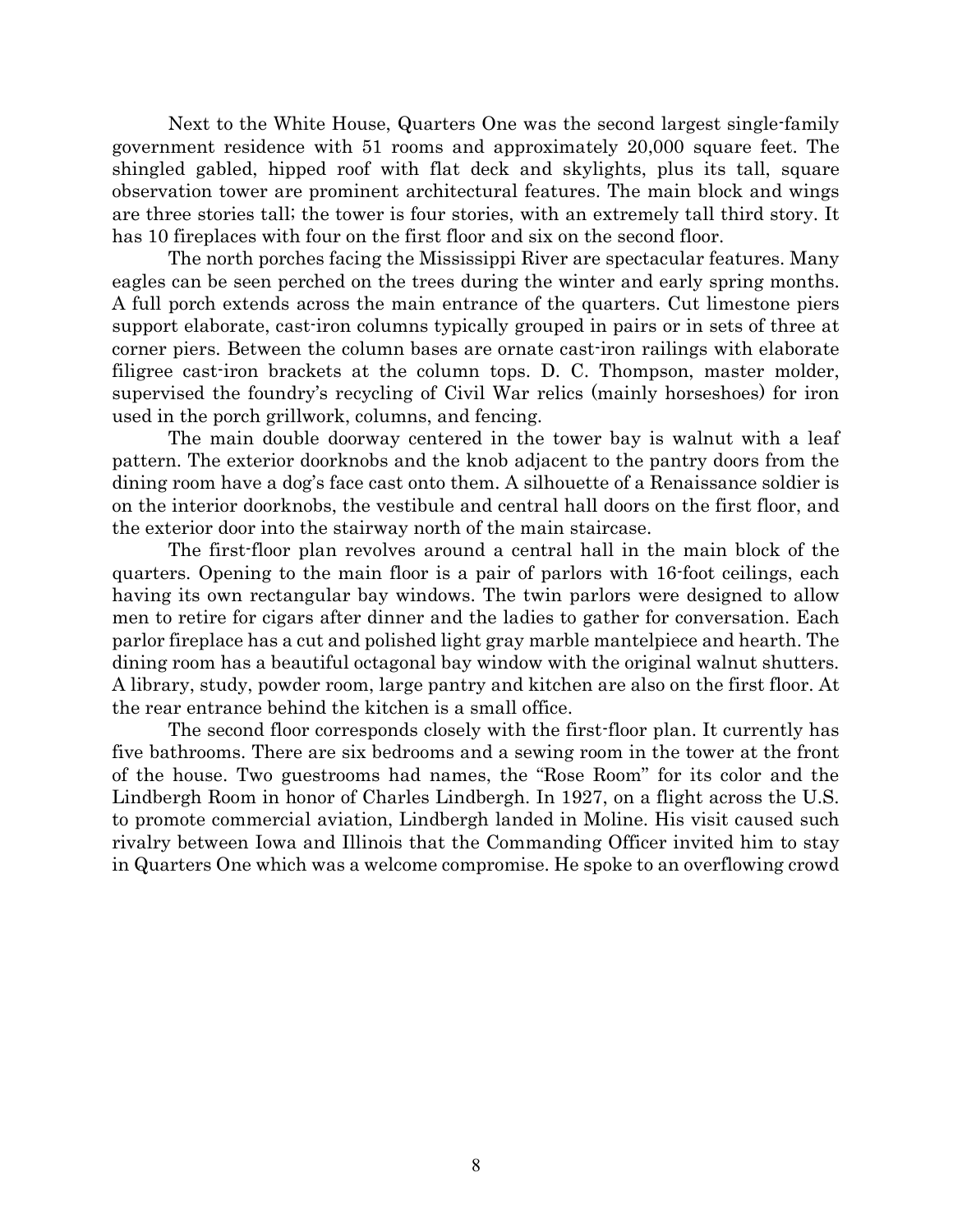of local citizens in the Arsenal Cafeteria. A plaque commemorating this historic visit was placed on the bed where he slept. The Lindbergh Bed has been moved to the Museum and the Rose Bed is in Quarters 6.

 There are seven rooms and two baths on the third floor. Beautiful wood floors and views of the Mississippi are featured. A stairwell leads to the tower which contains a staircase leading up to the fourth floor. The Quad City area can be seen from the tower exit to the roof of the house.

 The basement contains 16 rooms. The old butlery has limestone counters for rolling dough, special ovens for baking bread, and niches for the butter churns. The rooms are basically unfinished except for the trunk room located at the southeast corner of the main section of the house.

 Beautiful and ornate ceiling moldings are featured all throughout Quarters One. The main hallway has particularly elaborate ceiling molding with scrolled medallions. Elaborate cornices are found in the parlors, library, and dining room and in their respective bay windows. Additional running plaster moldings are found on the ceilings of the parlors and the dining rooms. The ceiling of the third floor in the main hall has steeply curving sides with plaster panels framed with plaster waterleaf molding. Elaborately painted plaster ceiling rosettes are in pairs on the ceilings of all three main halls.

Between the window and library doorway in the north hall is a built-in walnut coat tree with a cabinet base which is flanked by two umbrella stands.

 The dining room retains a built-in china cabinet set in a shallow niche in the masonry wall. The flat-walled niche has a semicircular arch at its top. The base contains two sets of three drawers above a larger bottom drawer. Above the base is a shallow china case with a pair of glazed doors set in the semi-circular opening. The opening has a heavily molded walnut detail. Also in the dining room, the doorway formerly opening to the adjacent storage room has been filled with a china cupboard with a lower set of drawers surmounted by a pair of glazed doors fronting the open shelves. The dining room is adorned with a beautiful marble fireplace like the ones in the front parlors.

 The original set of varnished walnut bookcases remain in the library and a built-in walnut desk is on the east wall. The library has a non-original, red brick fireplace with molded egg-and-dart upper edges and a red brick hearth.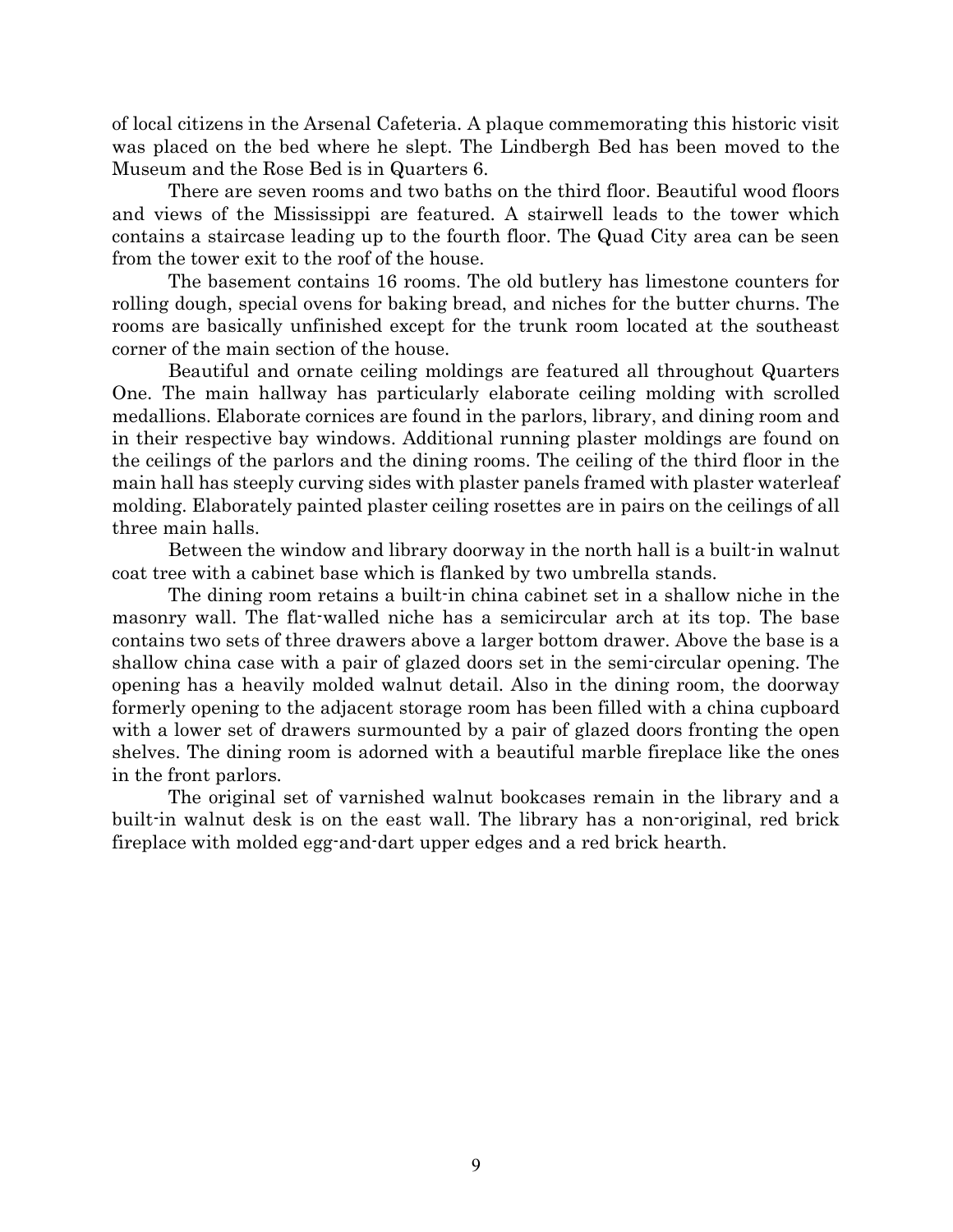The northwest and southeast bedrooms each have an elaborate white marble mantelpiece and hearth. The northeast and southwest bedrooms each have a simple dark gray marble mantelpiece and hearth. These mantelpieces have an arched, fire opening with a carved marble shield centered above. The two second-floor wing bedrooms have simple white marble mantelpieces and hearths that are flat slabs of marble with carved shields centered over rectangular openings.

The primary staircase is U-shaped and contains intermediate landings. The staircase is open in its center and cantilevered from the adjacent walls on the other sides. It is walnut with a molded railing, vertical beaded, tongue-and-groove rail infill and stringer facing the wall, and a paneled, octagonal, newel post. The newel post features a rare, original cast-metal statue of an armored soldier holding an electric torch, originally a gas light. The stairs are varnished except the vertical board infill areas are painted white.



Quarters One was originally plumbed. Of the original plumbing fixtures, only three marble sinks remain. They are in the northwest bedroom bathroom on the second floor and in the north and south bathrooms of the third floor. There is an old, but not original, toilet in the southwest room of the wing basement. The original wood water tank that collected rainwater from the roof survives in the attic.

 The first story flooring is mostly alternating oak and walnut. The parlors have oak flooring with parquet borders in a diamond pattern. The second story main block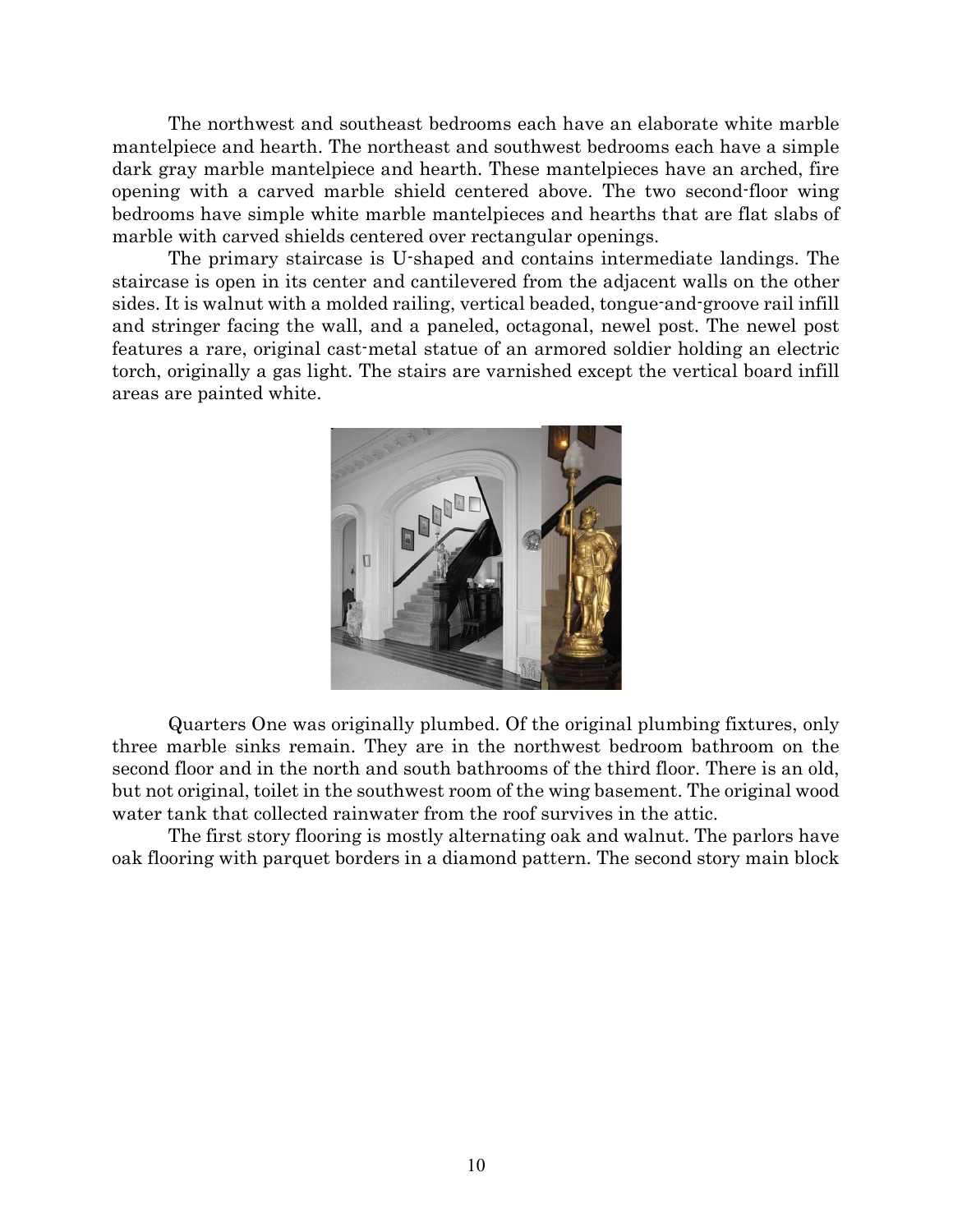flooring is mostly varnished narrow oak. The central second floor has alternating walnut and oak flooring. The north bedroom in the wing has a maple floor (not original) and the west bedroom adjacent to it has an original pine floor. The third floor typically has wide, pine flooring. Maple floors were added in the northwest, northeast, and southwest bedrooms, with a storage room adjacent to the southwest bedrooms.

 The handsome grounds surrounding these Quarters are enclosed by a wrought iron fence made on the Arsenal. The drive entrance is flanked by two large, rock-faced limestone piers. Each is topped with a cast-bronze outspread Golden Eagle.

 The forged iron grill work on the porches, the brass doorknobs and ornate hinges, and the leather covered door to the butler's pantry were all made by Arsenal craftsmen.

 The last occupants of Quarters One moved out in early 2008 and the building was formally taken off the Army's housing list. Quarters One became a victim of its own size and grandeur. Congress passed a law decades ago that no more funds could be spent proportionally on a general's house than on any other soldier's house. As both the largest house in the Army and a home on the National Historic Landmarks register, Quarters One required more funding for maintenance than any other house in the Army. For years, maintenance was deferred; in 2003, a survey indicated that the house needed over \$3 million in work to bring it up to code. Eventually, Congress wrote into a Defense Authorization Bill that no more funding would be allowed. Unable to bring the house to code, the Army decided in 2007 to close the building and no longer allow it to be used as a home.

The Rock Island Arsenal Garrison refurnished the first floor of Historic Quarters One in January 2012 to allow the Quarters to be rented for social events. The first floor and the grounds of Historic Quarters One are available to rent.

Occupants of Quarters One have experienced "paranormal activity" ranging from doors opening and closing themselves; windows opening and closing, hearing heavy footsteps and moving furniture, items moved in certain rooms, hearing people talking when they're the only one home, etc. Countless hours of investigations have been conducted inside the mansion documenting occurrences. If you're interested to see if you will experience any "activity," ghost tours are scheduled at different times.